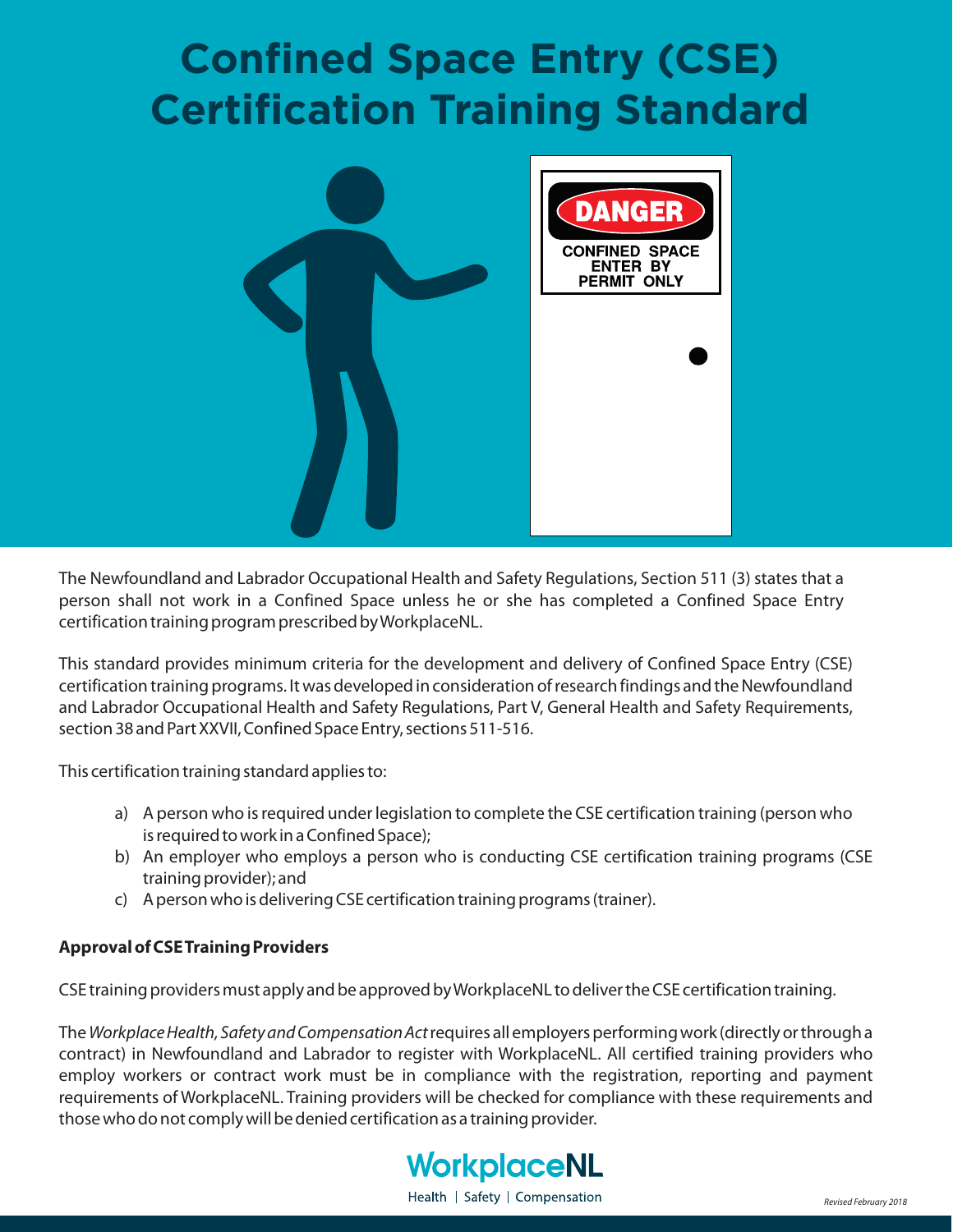WorkplaceNL may approve and register CSE training providers if they satisfy criteria with respect to:

- 1. Competent CSE trainer(s);
- 2. Delivery of CSE certification training that meets the CSE certification training standard;
- 3. Documentation, record keeping and adherence to administrative requirements ofWorkplaceNL; and
- 4. Maintaining program integrity and delivery.

In order for CSE training providers to maintain approval, they must ensure that trainers deliver a minimum of two CSE certification training programs per calendar year. Policy HS-03 Occupational Health and Safety Certification Training, provides additional information regarding approval processes, program delivery, administration and monitoring, and maintenance of approval status.

## **1. Competent CSE trainers**

A trainer must have approval by WorkplaceNL to deliver CSE certification training. To be approved the trainer must:

- a) Meet the minimum criteria;
- b) Be affiliated with a training provider with an approved curriculum as per the training standard; and
- c) Pass a trainer assessment as prescribed by WorkplaceNL.

The following is the minimum criteria to be considered for CSE trainers:

- a) High school diploma or equivalency;
- b) OHS education, experience and training:
	- i. Safety designation or;
	- ii. Post-secondary OHS certificate or diploma; or
	- iii. Five years demonstrated safety knowledge and competency.
- c) Two years demonstrated relevant CSE field experience;
- d) Adult education experience;
	- i. Proof of certification in adult education/training principles; or
	- ii. Two consecutive years instructing adult learners with a minimum of three courses instructed per year.
- e) Current certification from a WorkplaceNL approved training provider;
- f) Current gas detection certificate;
- g) "Competent" and "qualified" as defined by the NL OHS Regulations in the applicable standard; and
- h) Proficient knowledge of OHS Regulations and current Canadian Standards Association (CSA) Standards specific to the applicable standard.

Each trainer must deliver a minimum of two CSE certification training programs per calendar year. WorkplaceNL may suspend and / or decertify a trainer, at any time, in circumstances where it becomes satisfied that:

- a) A trainer failed to deliver training that meets WorkplaceNL's certification training standard;
- b) A trainer has failed a quality control audit; or
- c) A trainer has breached the Certification Trainer Code of Ethics.

Policy HS-03 Occupational Health and Safety Certification Training, provides additional information regarding approval processes, program delivery, administration and monitoring, and maintenance of approval status.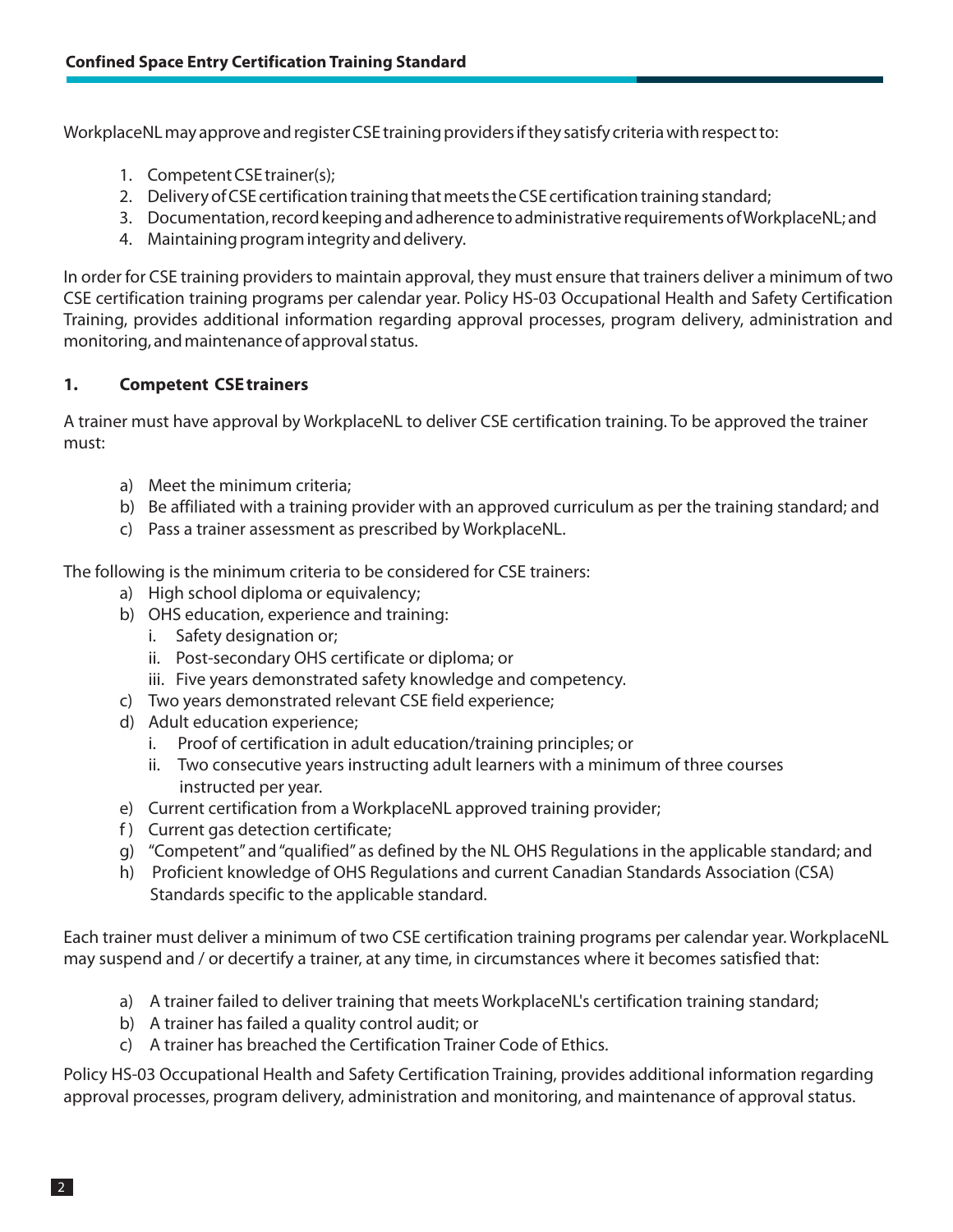# 2. Delivery of CSE certification training that meets the CSE certification training standard

CSE training providers must ensure that its trainers deliver CSE training programs according to WorkplaceNL's CSE certification training standard. All CSE training curriculums must be submitted and approved by WorkplaceNL.

2.1 Learning Outcomes

By the end of the CSE training, participants will demonstrate their understanding and discuss:

- a) The importance of CSE training;
- b) Legislative roles and responsibilities of workplace parties;
- c) The Newfoundland and Labrador Occupational Health and Safety Regulations, Part V, General Health and Safety Requirements, section 38 and Part XXVII, Confined Space Entry, sections 511-516;
- d) Roles and responsibilities of employers in developing CSE programs;
- e) Roles and responsibilities of persons who are working in Confined Spaces;
- f) Safety and health hazards of Confined Spaces;
- g) The recognition, evaluation and control of confined space hazards through the application of hazard assessments;
- h) Hazardous atmospheres and testing procedures;
- i) Control methods for hazardous atmospheres; and/or safety and health hazards,
- j) CSE work permit system;
- k) The use, care, storage and maintenance of personal protective equipment (PPE) and respiratory protection;
- l) CSE rescue planning; and
- m) Incident reporting to the employer and WorkplaceNL, and the basics of incident investigations.

Any changes made to the approved CSE training program must be submitted and approved by WorkplaceNL.

## 2.2 Adult Learning Principles

Program design, content and activities must demonstrate adult learning principles and include theory and practical components.

#### 2.3 Comprehension Level

CSE certification training programs must be designed for a general audience and have a comprehension level in the range of grade five to grade eight with the exception of necessary technical terms. Plain language should be used and accommodation made for the varying literacy levels of participants.

#### 2.4 Teaching Materials and Aids

Participants must be provided with appropriate learning guides and workbooks that are based on the learning outcomes of the CSE certification training standard. All resources used in the development of the CSE curriculum must be cited in the training curriculum that is submitted to WorkplaceNL. If using training material directly from publications, ensure written permission from the publisher is obtained when submitting the training curriculum. Reference materials are kept by participants after the successful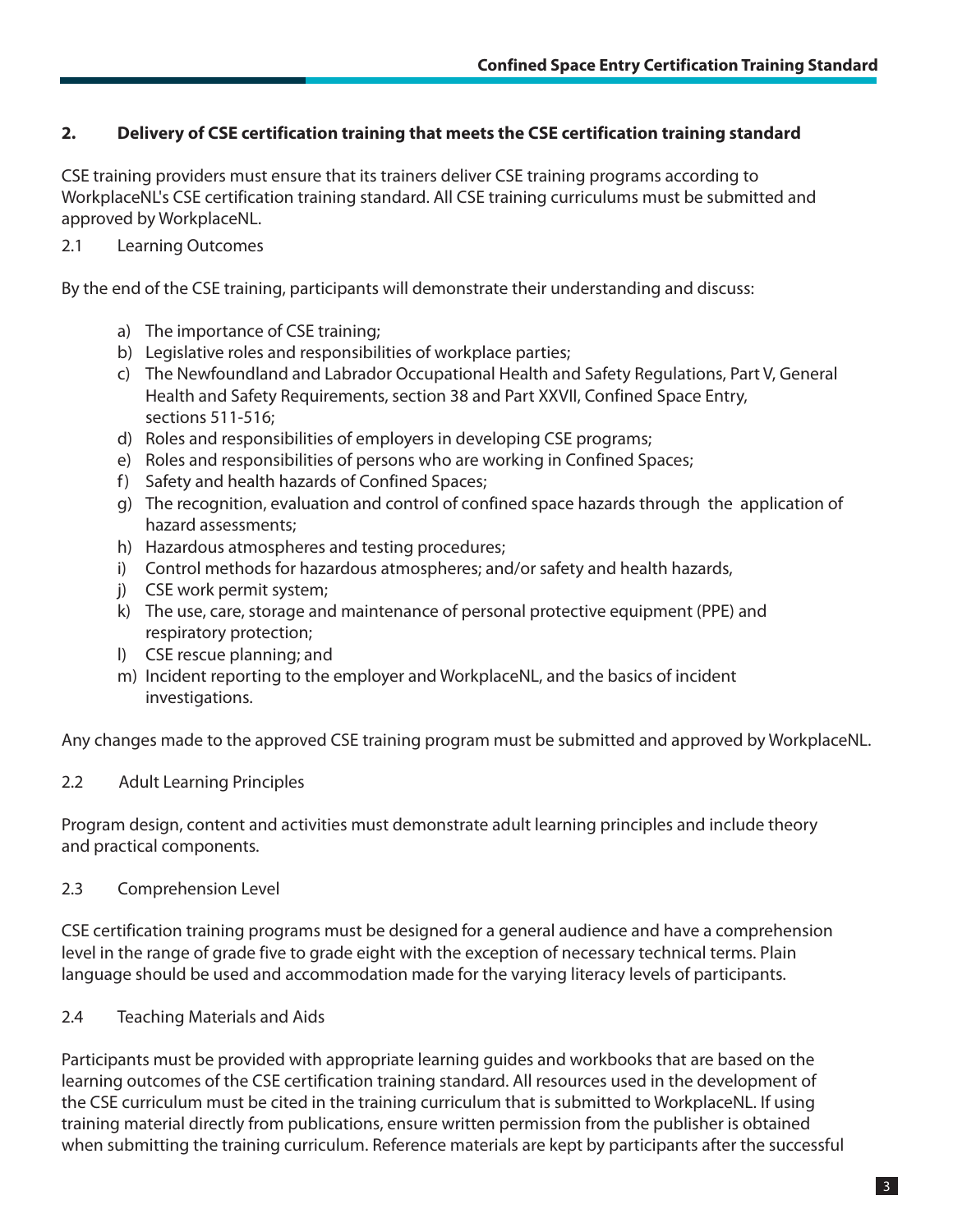completion of the training program for support in workplace activities.

A variety of teaching aids are required, including visual aids and CSE equipment. CSE training providers must provide class participants with sufficient numbers of training materials that include sample CSE work permits, signage and entry tags for demonstration purposes. CSA approved lanyards, lifelines specific to CSE rescue, and Class E harnesses must be available in various sizes to accommodate participant's needs. Appropriate respiratory protection for practical learning activities must also be available.

## 2.5 Evaluation and Feedback

Participants must complete a written examination to confirm their knowledge and understanding of CSE equipment and systems. The examination may be written by individuals or administered as an oral examination by trainers. Oral examinations are not to be administered as a group activity.

Participants must successfully demonstrate their knowledge and skill in the use of CSE procedures and equipment during practical learning activities. These learning activities must incorporate recognition, evaluation and control of hazards. Participants must apply their knowledge of identifying Confined Space hazards, appropriate testing methods and equipment; and protection systems for work activities. Trainers are required to monitor and instruct participants during learning activities, and verify participant's competency in using CSE procedures and applicable equipment.

Trainers must also conduct ongoing evaluation throughout the training to ensure participant learning outcomes are achieved.

Training must be a minimum of two days (16 hours) in duration and consist of two components: eight hours of theory and eight hours of individualized practical training. The length of training may need to be increased based on the work requirements, workplace complexities and industry risks.

Class size must be conducive to participation and interaction among participants, and as such, a maximum class cannot exceed 20 participants.

WorkplaceNL will monitor the effectiveness of training and CSE training provider activities by any or all of the following:

- a) Reviewing participant evaluation forms;
- b) Receiving and responding to concerns;
- c) Reviewing administrative processes used by CSE training providers and trainers; and
- d) Monitoring performance of CSE training providers and trainers through the completion of random quality assurance audits, or other appropriate means.

## **3. Documentation, record keeping and adherence to administrative requirements of WorkplaceNL**

CSE training providers must maintain records of CSE trainers and CSE certification training programs by:

- a) Collecting and maintaining participant training records;
- b) Submitting training records as prescribed by WorkplaceNL's Certification Training Registry;
- c) Collecting and maintaining records of competent and qualified CSE trainers including their names and contact information, high school diploma or equivalent, training experience; records of training in CSE, planning and management; Fall Protection, gas detection training; and